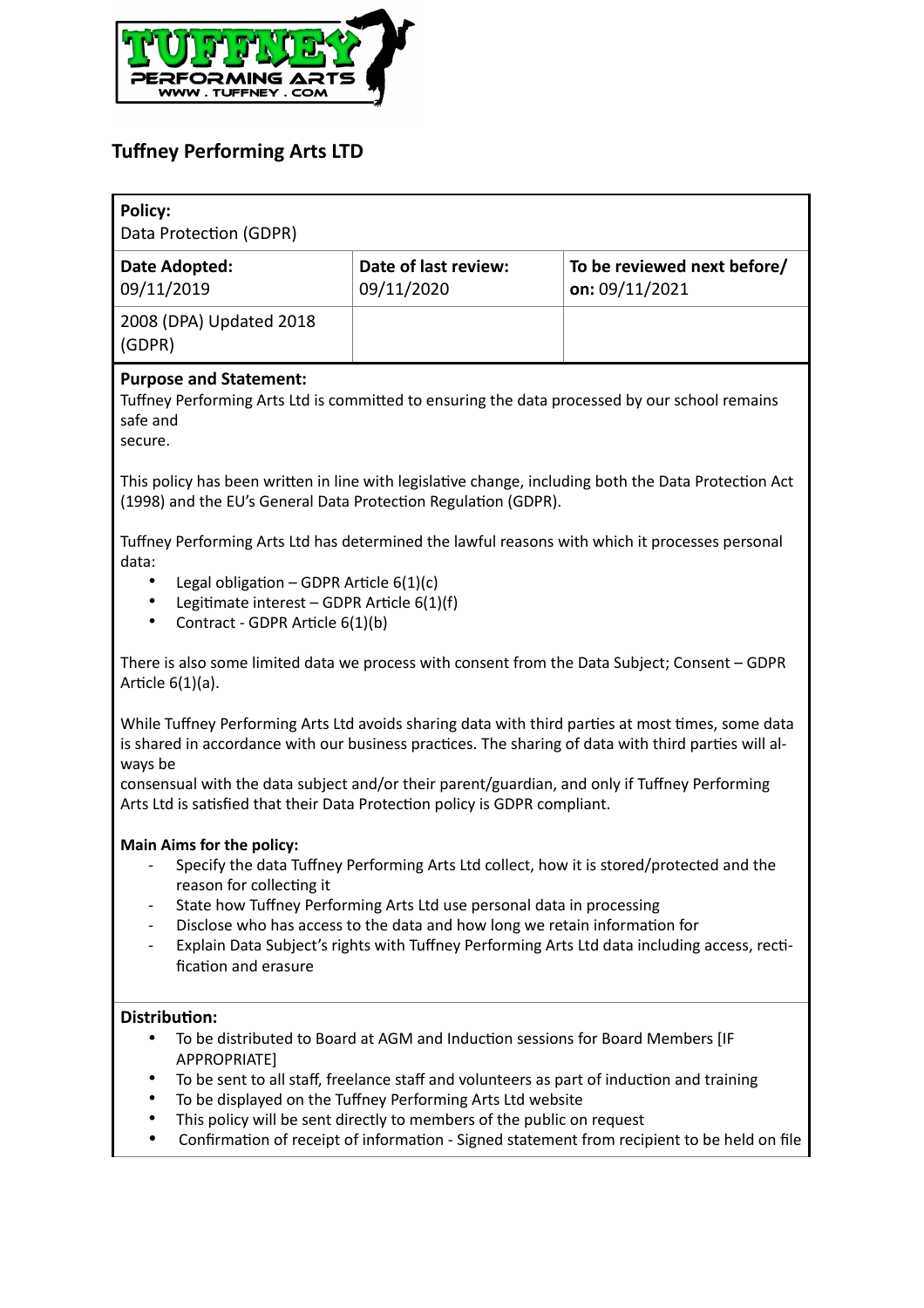## **Review and monitoring of policy:**

- Reviewed annually or in instances of legislative change
- Monitoring is part of Management and Supervision

## **The following policy is based on the below principles:**

The GDPR includes the following rights for individuals:

- the right to be informed
- the right of access
- the right to rectification
- the right to erasure
- the right to restrict processing
- the right to data portability
- the right to object
- the right not to be subject to automated decision-making including profiling

## **General Principles**

Tuffney Performing Arts Ltd is committed to providing fair and understandable privacy policies in relation to personal data.

Tuffney Performing Arts Ltd will, at all times, keep data in secure locations (including, but not limited to, encrypted and access restricted files) and not retain data unnecessarily or past the reten tion length as set out in this policy.

In the rare instance a data processor that is not an Tuffney Performing Arts Ltd employee is used, such as a third party, the data subject will either be asked for consent pre to supplying the data or be notified and have the right to object to processing.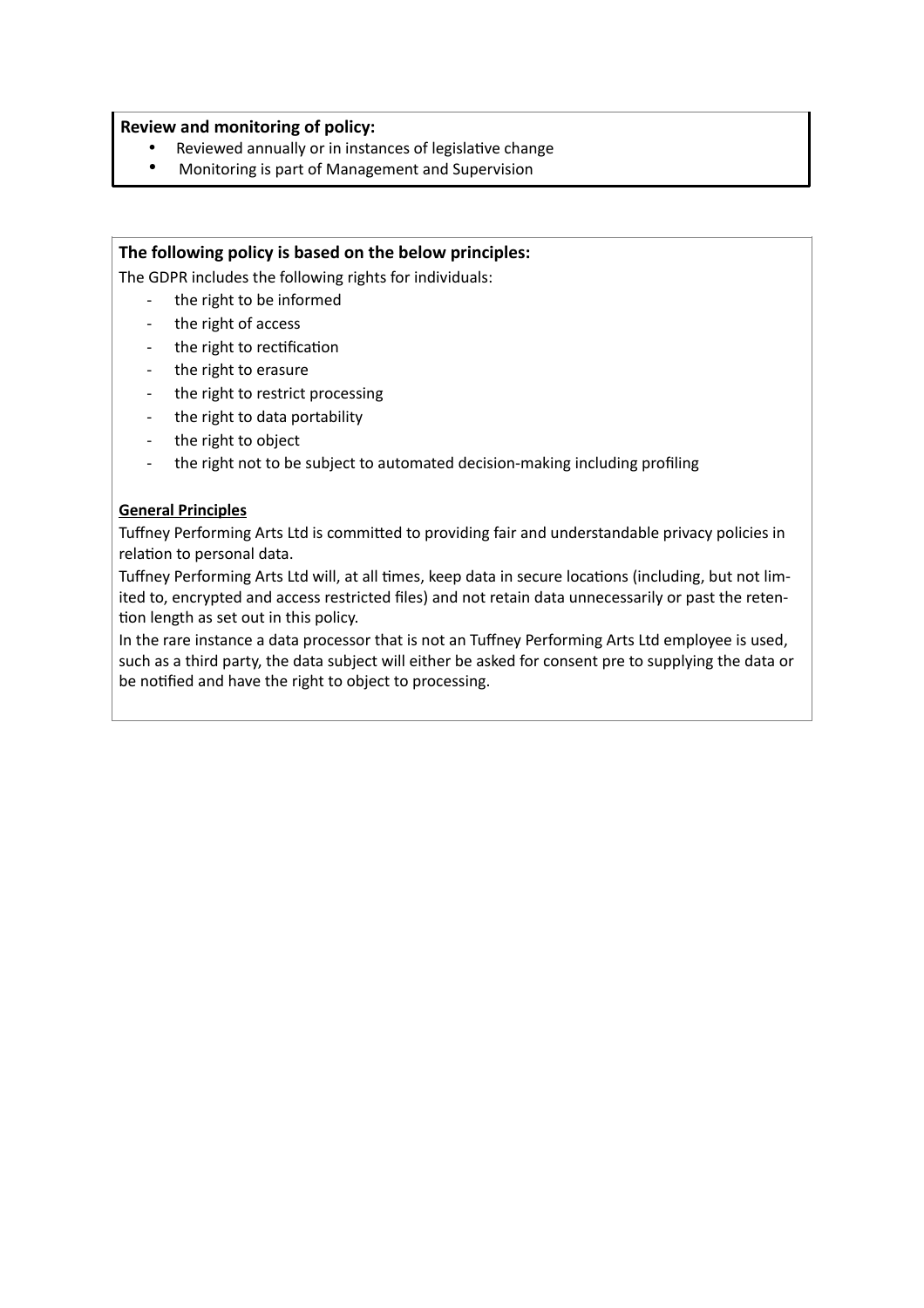# **Participants and Customers**

# **How Tuffney Performing Arts Ltd collect personal data:**

Tuffney Performing Arts Ltd customers and participants supply their personal data when signing up for classes through our registration form either via the website, or via paper form.

This is either completed by a parent/guardian or the child themselves if they deemed able to do so.

Personal data may also come to us unsolicited via enquiries through our website and to our generic email account.

# **Why Tuffney Performing Arts Ltd collect personal data:**

To attend any of Tuffney Performing Arts Ltd's activities participants/parents/guardians must agree to some processing of their personal data. This is due to Legitimate Interests – GDPR Article 6(1)(f), Legal Obligation GDPR Article  $6(1)(c)$ , Contract - Article  $6(1)(b)$  and/or Consent - Article  $6(1)(a)$ .

Should Tuffney Performing Arts Ltd be unable to process participant's data, we would be contravening both our Health & Safety and Child Safeguarding policies. We would also be ignoring best practice regarding working with children/vulnerable adults.

Our participants must remain safe at all times, therefore information about participants must be collected in order to create registers and accurate student records. This information is also used to provide students with appropriate classes, including dividing students into age groups.

Special category data is only collected with the consent of the data subject. Special category data Tuffney Performing Arts Ltd collects includes but is not limited to: Medical/Disability information, Income information, Ethnicity, Gender and Sexuality.

As physical activity providers it is essential that this consent is given should a participant have any medical/disability needs. This allows us to incorporate participants safely into classes. It is also used in assessing if we can incorporate participants safely into classes.

Income information is only collected in instances where a participant applies to attend our classes at a concessionary price, or on a bursary. This financial support is means tested, and therefore is subject to documented proof. Proofs of entitlement to concession are shredded after the entitlement has been noted.

Ethnicity and other sensitive data is to provide information to funding bodies for statistical purposes.

This data is always provided to third parties as quantified data (i.e. cumulative numerical data only with no identifying information relating to any data subject).

# **What data we collect:**

Personal data and some special category is collected.

It is essential to our primary function (providing classes to participants) that we are provided, and allowed to process and store the following:

# **Participant Personal Data:**

- Full Name GDPR Article  $6(1)(f)$
- Date of Birth GDPR Article 6(1)(f)
- Home Address GDPR Article 6(1)(f)
- Sex GDPR Article 6(1)(f)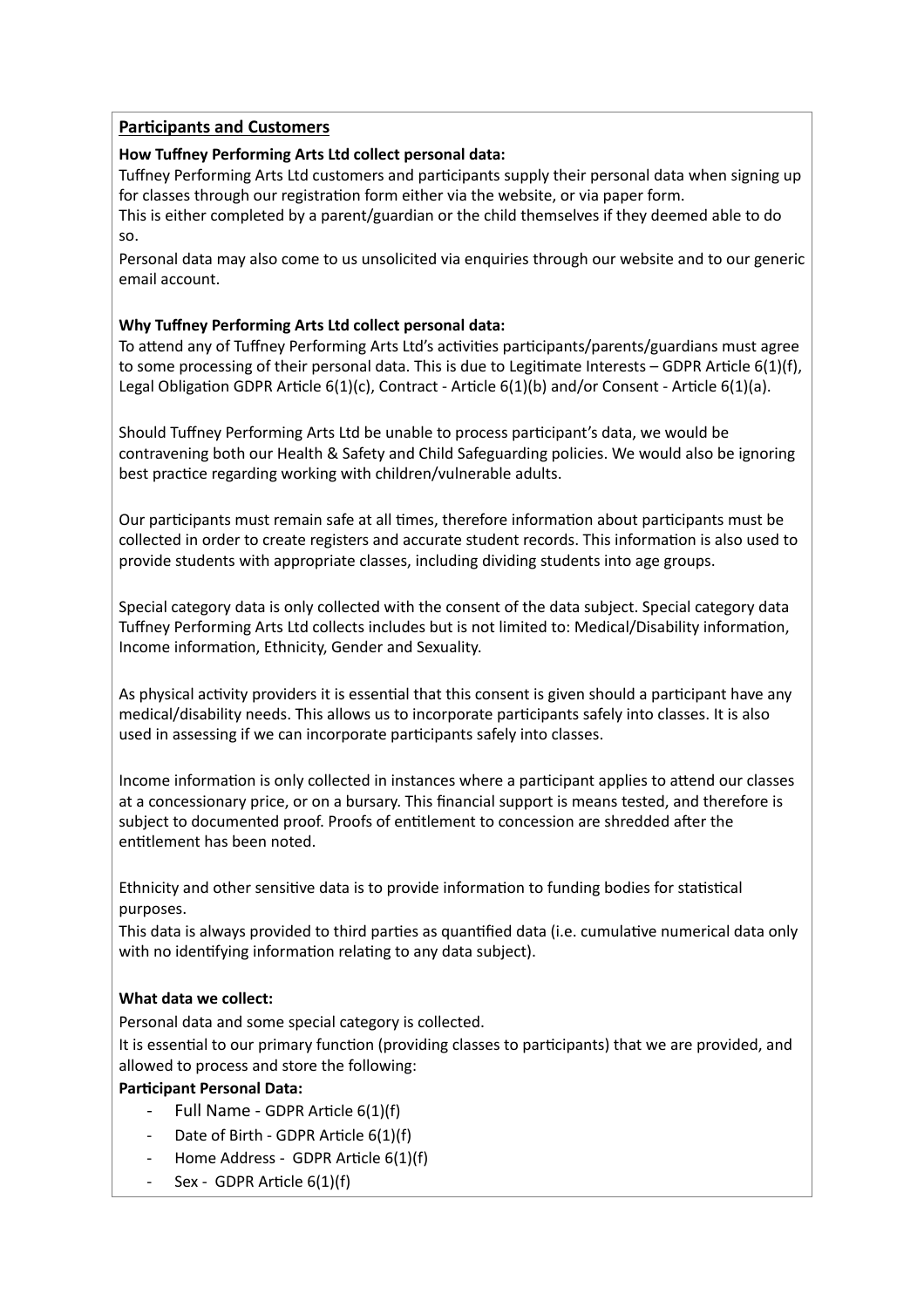# **Photos/Videos of Participants**

Tuffney Performing Arts Ltd often use footage/photos used from shows, performances and classes for marketing purposes both in print media and the website. Participants/their Parent and/or Guardians may choose if they do not wish themselves/their child to be depicted.

Some attendees at events may film/take photos for their own personal use (e.g. parents of other participants). Participants/their Parent and/or Guardians may choose if they do not wish themselves/their child to be depicted.

## Social Media:

Tuffney Performing Arts Ltd regularly share photos/videos of students in workshops, events and performances through social media platforms including; Instagram, Facebook, Twitter, Email. These will never be shared with any identifying information (age, location etc.). There may be times where we will share first names, but only with the explicit consent of the parents.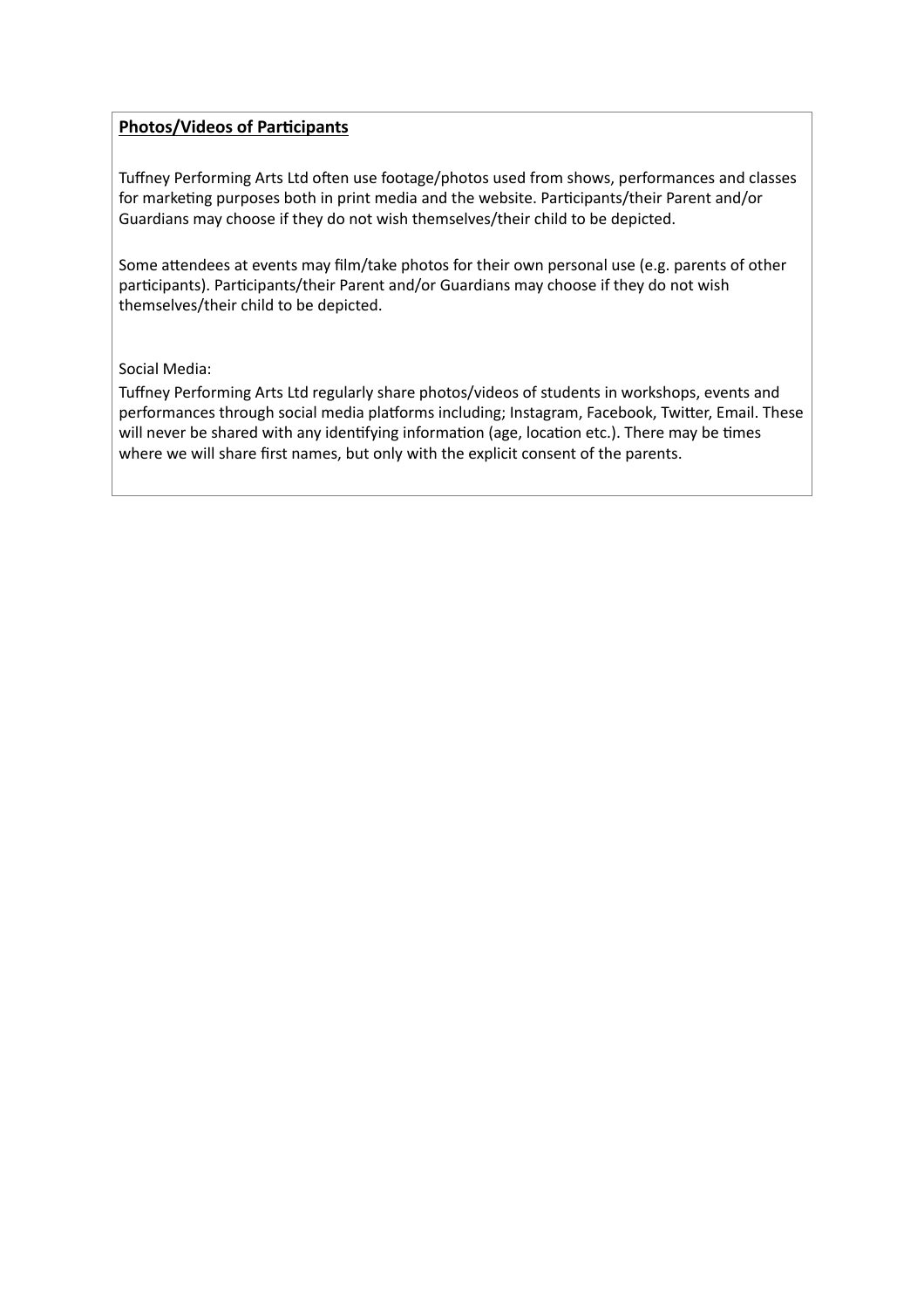# **Staff (Employees/Freelance), Trustees, Volunteers and Potential Staff/Trustees and/or Volunteers**

For the purposes of this policy, the aforementioned persons above will be referred to as 'staff'.

# **How Tuffney Performing Arts Ltd collect personal data:**

Tuffney Performing Arts Ltd staff supply their personal data when applying for roles within the company.

This is either completed through an application form or submission of a CV.

Further information is collected when applicants are considered successful. Unsolicited data may come to Tuffney Performing Arts Ltd in the form of applicants emailing regarding work/volunteer opportunities.

# **Why Tuffney Performing Arts Ltd collect personal data:**

It is Tuffney Performing Arts Ltd's legal obligation to collect staff's personal data in relation to their employment. This is due to Legal Obligation GDPR Article  $6(1)(c)$  and/or Contract - Article  $6(1)(b)$ 

Should Tuffney Performing Arts Ltd be unable to process staff's data, we would be contravening UK Employment law, our own employment contracts (both PAYE and Freelance) and our own Health & Safety and Child Safeguarding policies.

Special category data is only collected with the consent of the data subject. Special category data Tuffney Performing Arts Ltd collects includes but is not limited to: Medical/Disability information, Ethnicity, Gender and Sexuality. Tuffney Performing Arts Ltd's lawful purpose for collecting this data is both Article  $6(1)(b)$  – contract and

Article 9(2)(b) – employment. This also ensures we are confirming to our Equal Opportunities policy. Any data is always recorded as quantified data (i.e. cumulative numerical data only with no identifying information relating to any data subject).

Tuffney Performing Arts Ltd is also entitled to obtain and process data in relation to criminal convictions and DBS checks. Most posts within [SCHOOL NAME] are exempt from the Rehabilitation of offenders act (1974) by the 1975 and 2001 Exceptions Amendment, as they involve working with vulnerable and/or young people. This is further supported by article 10 of GDPR.

# **What data we collect:**

Personal data and some special category is collected.

It is essential to our business that we are provided, and allowed to process and store the following:

# **Staff Personal Data:**

- Full Name Legal obligation GDPR Article  $6(1)(c)$  Legal Obligation
- Date of Birth GDPR Article  $6(1)(c)$  Legal Obligation
- Contact Details GDPR Article 6(1)(c) Legal Obligation
- Pension Information GDPR Article  $6(1)(c)$  Legal Obligation
- NI number GDPR Article 6(1)(c) Legal Obligation
- UTR number GDPR Article  $6(1)(c)$  Legal Obligation
- Right to work in the UK GDPR Article  $6(1)(c)$  Legal Obligation
- References GDPR Article 6(1)(c) Legal Obligation
- Bank Details Article 6(1)(b) Contract
- Tax details GDPR Article  $6(1)(c)$  Legal Obligation
- Qualifications Article 6(1)(b) Contract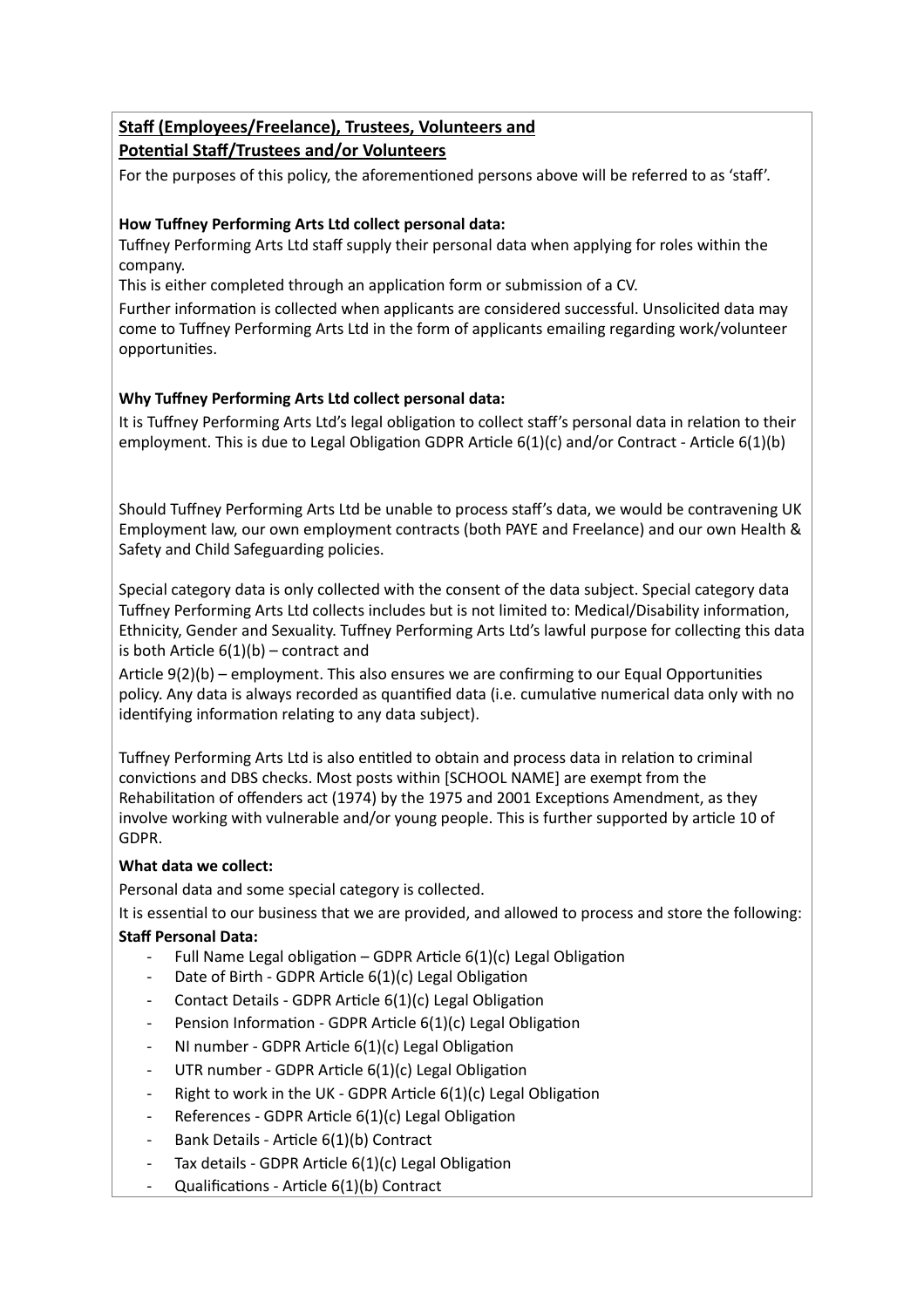# **Funders**

## **How Tuffney Performing Arts Ltd collect personal data:**

Tuffney Performing Arts Ltd funders supply their personal data when donating to the charity both online and in person.

## **Why Tuffney Performing Arts Ltd collect personal data:**

Tuffney Performing Arts Ltd collect data regarding funders through GDPR Article 6(a) consent.

In some instances funders data is processed in order to process donations, including Gift Aid. Some funders information is processed to provide marketing when further fundraising drives are collected.

## **What data we collect:**

Personal data is collected. No special category data is obtained.

## **Funders Personal Data:**

- Name
- Address/Contact Details
- UK Tax Payer status
- Email Address

#### **How data is sent internally:**

Any transfer of data regarding funders is conducted through encrypted emails and/or stored in our encrypted cloud-based server.

Any unsolicited information is received to an encrypted email server.

#### **Storage/Retention of data:**

Funders personal details are stored in encrypted files both in office hardware and backed up to our encrypted cloud-based server.

Most funders' data is retained for 2 YEARS (post-donation).

Exceptions to our retention policy:

Financial Information, including Gift Aid receipts, are retained for 6 years due to our legal obligations

#### **Third Parties/Data Processors:**

Tuffney Performing Arts Ltd does not actively share data with third parties, however there are certain instances where sharing information is crucial to our business processes.

#### **HMRC/Police:**

In the instance we believe a donation to be part of a money laundering operation, Tuffney Performing Arts Ltd has a legal obligation to provide data to the aforementioned parties.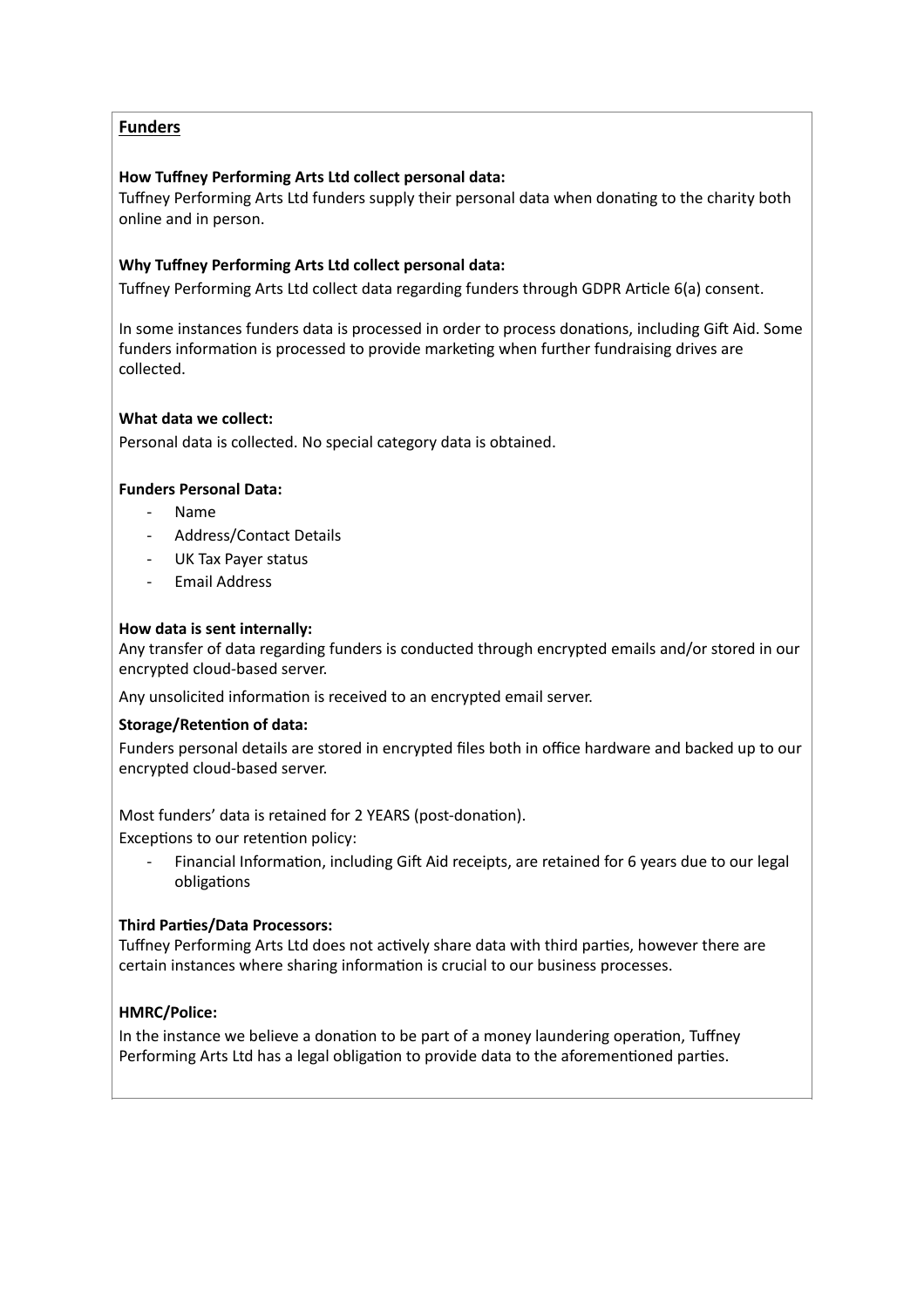## **Rights of the data subject and Tuffney Performing Arts Ltd compliance with responses:**

Any data subject with personal data stored within Tuffney Performing Arts Ltd is entitled to the rights of:

#### - **Access**

You may contact Tuffney Performing Arts Ltd at any time to access all data held relating to you. Tuffney Performing Arts Ltd will ensure that we respond to a subject access request without undue delay and within one month of receipt. If the information request will also include data regarding others, Tuffney Performing Arts Ltd has the right to refuse the request or take steps in order to obtain consent from other involved parties. The right of access does not apply to Tuffney Performing Arts Ltd's legal obligations such as financial records.

#### **Rectification**

You may contact Tuffney Performing Arts Ltd at any time in order to rectify data held relating to you. Tuffney Performing Arts Ltd will ensure that we respond to a rectification request without undue delay and within one month of receipt.

The right to rectification does not apply to Tuffney Performing Arts Ltd 's legal obligations such as payment record information.

#### - **Erasure**

You may contact Tuffney Performing Arts Ltd at any time in order to erase data held relating to you. Tuffney Performing Arts Ltd will ensure that we respond to an erasure request without undue delay and within one month of receipt.

The right to erasure does not apply to Tuffney Performing Arts Ltd's legal obligations.

## **Restrict Processing**

You may contact Tuffney Performing Arts Ltd at any time in order to restrict the data we process relating to you. Tuffney Performing Arts Ltd will ensure that we respond to a request to restrict processing without undue delay and within one month of receipt. The right to restrict processing does not apply to Tuffney Performing Arts Ltd's legal obligations.

#### - **Data Portability**

You may contact Tuffney Performing Arts Ltd at any time in order to obtain the data we process relating to you and reuse it across different services. [Tuffney Performing Arts Ltd will ensure that we respond to a request to restrict processing without undue delay and within one month of receipt.

Please note, this does not apply to Tuffney Performing Arts Ltd's legal obligations.

#### **Objection**

You may contact Tuffney Performing Arts Ltd at any time in order to object to the processing of data relating to you. Tuffney Performing Arts Ltd will ensure that we respond to a request to restrict processing without undue delay and within one month of receipt. Please note, this does not apply to Tuffney Performing Arts Ltd's legal obligations.

#### - **Rights related to automated decision making including profiling**

You may contact Tuffney Performing Arts Ltd at any time in order to object to profiling relating to you). Tuffney Performing Arts Ltd will ensure that we respond to a request to restrict processing without undue delay and within one month of receipt. Please note, this does not apply to [Tuffney Performing Arts Ltd's legal obligations.

Any and all verbal requests are noted, and then contacted again either via phone or email to verify the request. Verbal requests will be responded to in the time frames mentioned above.